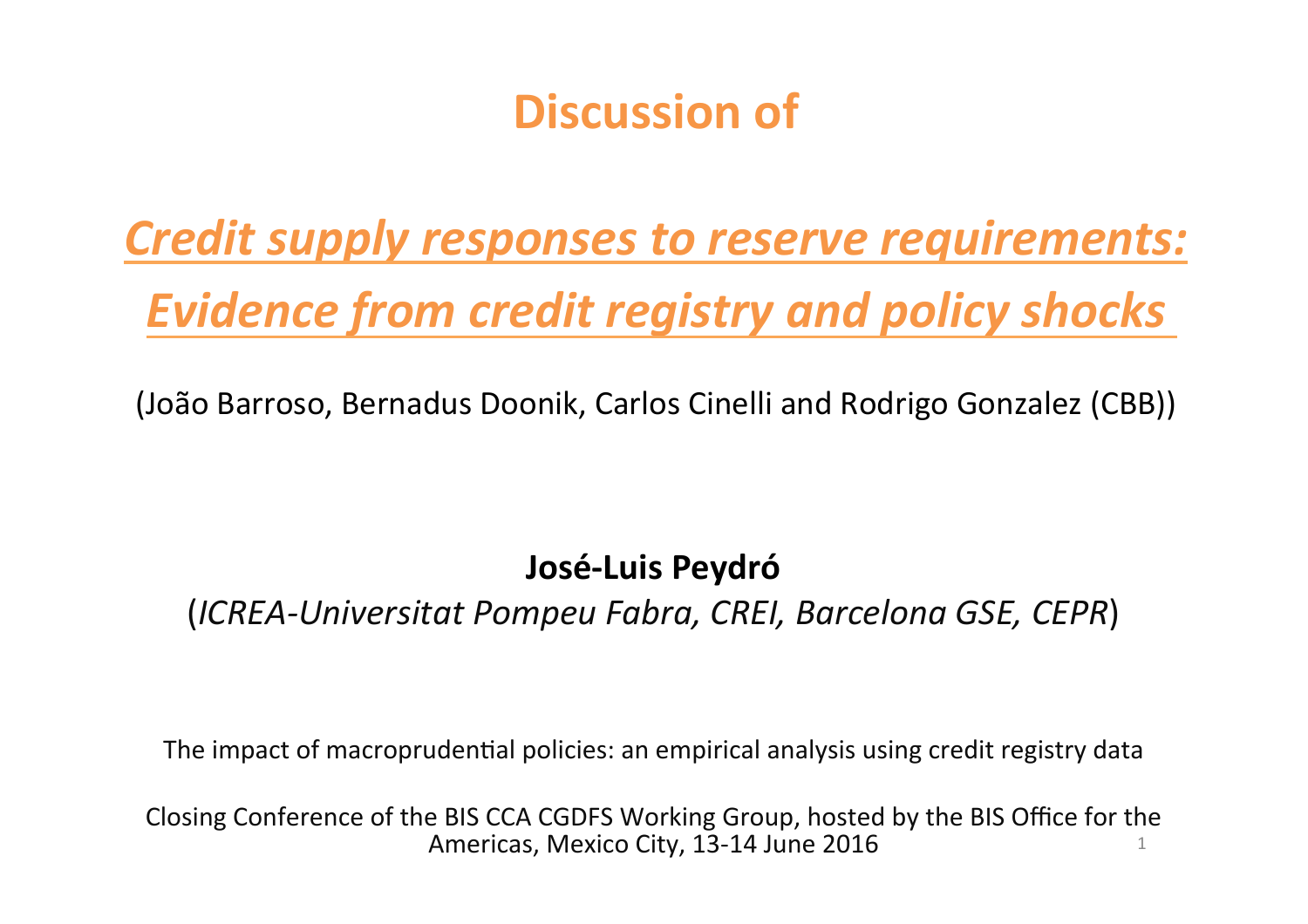## **Summary of the paper**

- Question and identification:
	- $-$  The impact of reserve requirements (RR) on credit supply
	- $-$  Exploit Brazil changes in RR and credit register, both RR from tightening and loosening cycles
	- $-$  Use either a panel or cross-sections around policy events
	- $-$  Use either a "simple index of RR policy or a treatment variable definition based on bank-level change in RR filtered out of variation that would occur independently of the policy"
- Results:
	- $-$  RR policy affects credit in the expected direction, that is, RR easing increases credit, while RR tightening decreases credit
	- $-$  Higher liquidity and capital ratios appear to reduce the impact of RR policy
	- $-$  Monetary policy is possibly a complement to RR policy in the sense that tightening one policy increases the effect of the other on credit
	- $-$  On the risk-taking channel, they find that banks avoid riskier firms in the a\_ermath of policy changes <sup>2</sup>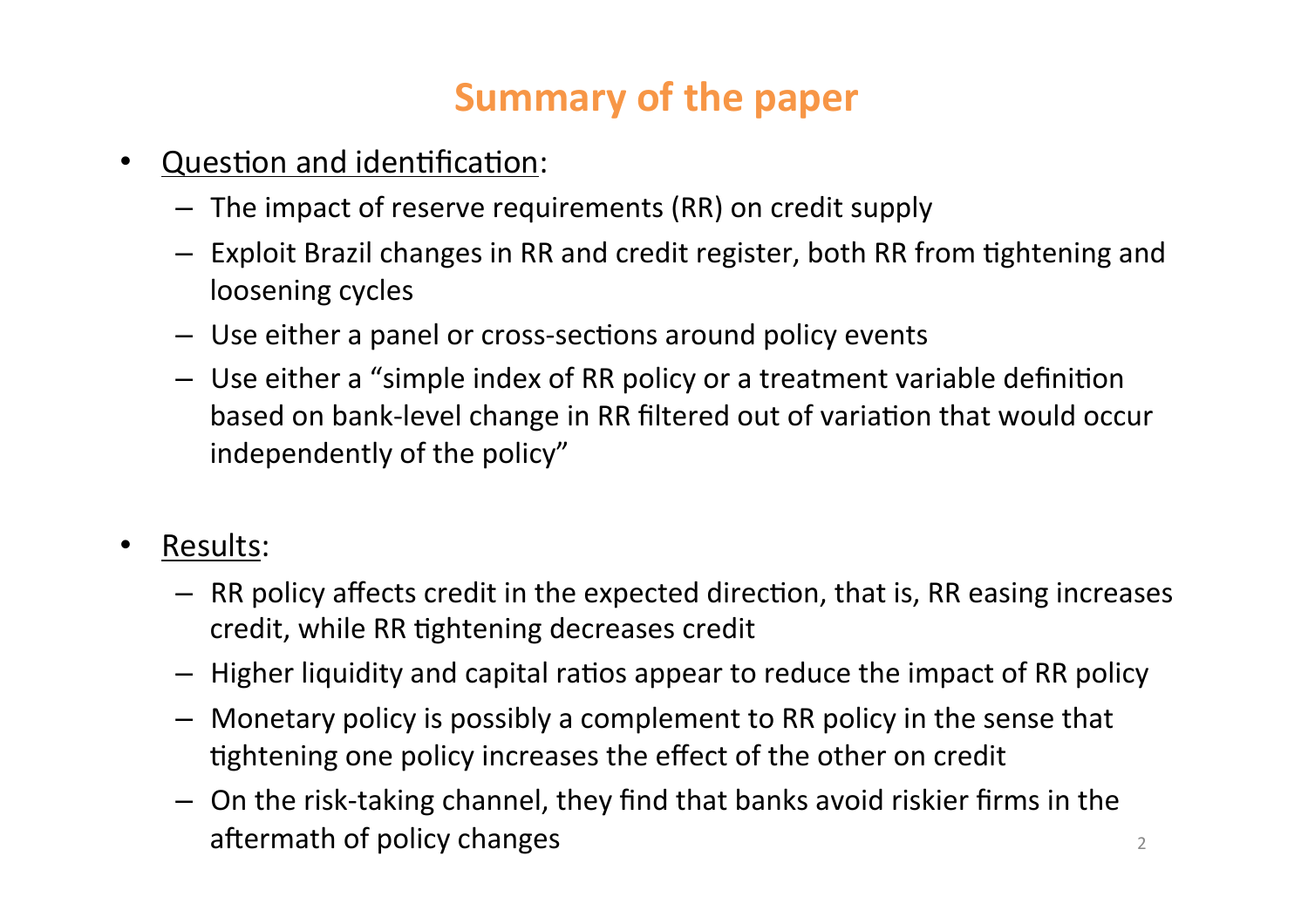## **Contribution to the literature: RR and monetary policy**

- The bank lending channel of monetary policy through reserve requirements has been shown theoretically among others by Bernanke and Blinder (AER 1988) and Stein (Rand 1998)
- However, the empirical evidence has been analyzed with macro data (Bernanke and Blinder (AER 1992)) and with bank level data (Kashyap and Stein (AER 2000))
- The identification of the bank lending channel through reserve requirements has been elusive, as it has been analyzed with macro or bank level data which cannot control for borrowers' fundamentals (demand). As Khwaja and Mian (AER 2008) among others show, loanlevel data is needed to identify the supply of bank credit stemming from a bank shock
- Jimenez, Ongena, Peydro and Saurina (AER 2012) analyze the bank lending channel of monetary policy but not due to RR but to monetary policy rates
- Camors and Peydro (2013) (Camors-Peydro-Tous 2016) analyze RR and credit supply in Uruguay, but Barroso-Doonik-Cinelli-Gonzalez analyze more policy changes than us (e.g., softening vs. tightening cycles)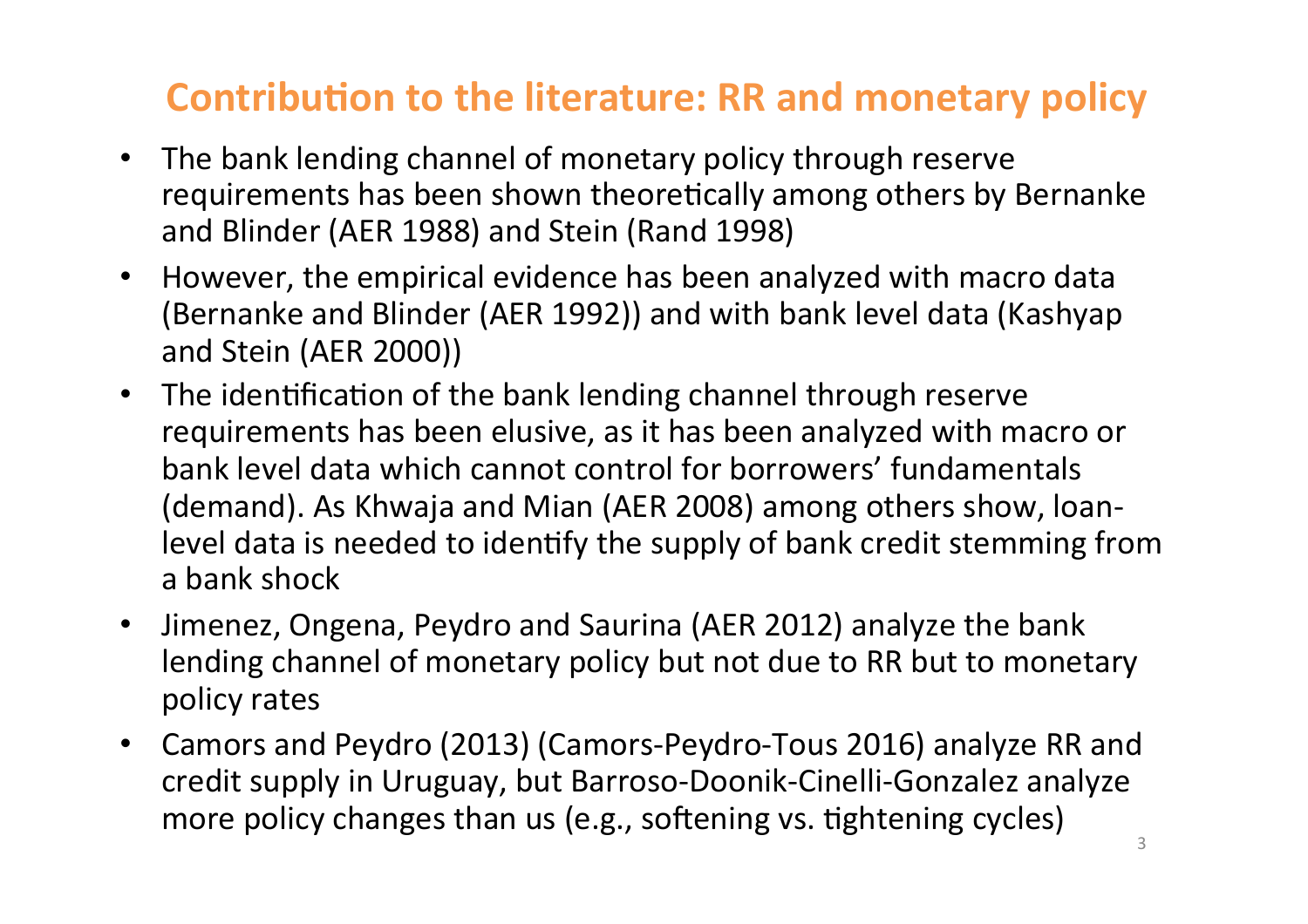#### **Contribution to the literature : RR and MP in emerging markets:** a link to macroprudential policy and capital controls

- Financial crises are typically preceded by bank credit booms in conjunction with strong foreign capital inflows (Reinhart and Rogoff (PUP 2009), Schularick and Taylor (AER 2012), Jorda, Schularick and Taylor (IMF 2013), Gourinchas and Obstfeld (AEJ Macro 2013))
- The adverse consequences that strong credit booms fuelled by fragile foreign liquidity may end up in a financial crisis imply a role for macroprudential policy related to monetary policy
- Local domestic monetary policies through interest rates may be ineffective, as higher monetary policy rates may attract more capital inflows thereby increasing local credit booms
- Not surprisingly, many emerging countries are trying to use reserve requirements, often on non-insured non-deposit liabilities, which are very related to the new macroprudential policies that are discussed (Freixas, Laeven and Peydro (MIT Press 2015))
- Barroso-Doonik-Cinelli-Gonzalez significantly contributes to this literature showing the impact of RR and the links with MP rates  $\frac{4}{4}$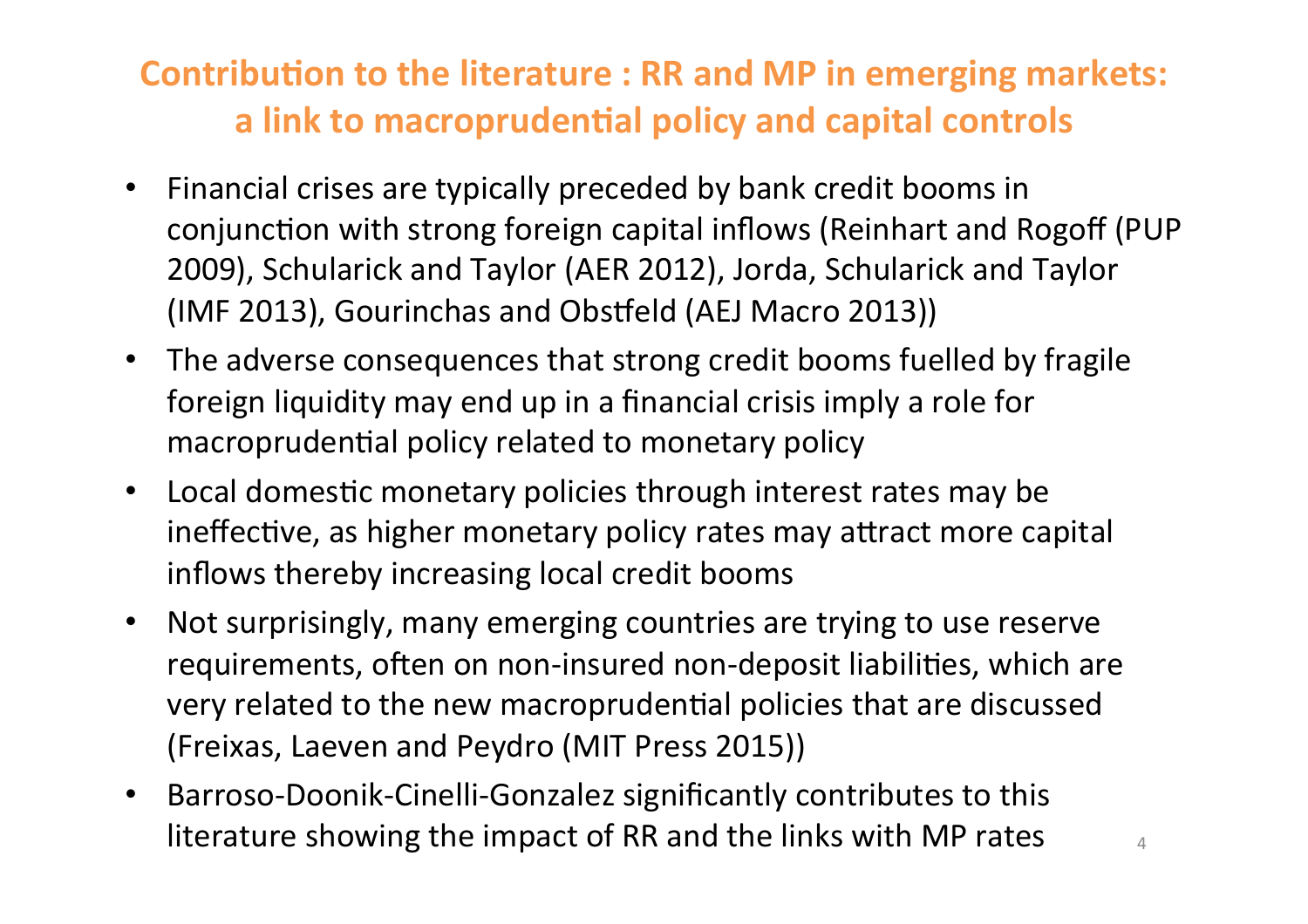#### **Contribution to the literature: RR and MP in emerging markets:** a link to macroprudential policy and capital controls (2)

- RR by targeting foreign bank liabilities, policy makers can target both credit booms and capital inflows
- In Camors and Peydro (2013) (Camors-Peydro-Tous 2016) we also analyze the impact of reserve requirements on the supply of credit to the real sector
- For identification, we exploit a tightening of reserve requirements in Uruguay during a global capital inflows boom, where the change affected more foreign bank liabilities and foreign currency bank deposits, in conjunction with its credit register that follows all bank loans granted to non-financial firms
- We find that the tightening of the reserve requirements for banks imply a reduction of the supply of credit to firms, but importantly, the stronger quantitative results are for the tightening to bank liabilities stemming from foreign banks
- This part mainly separates the two papers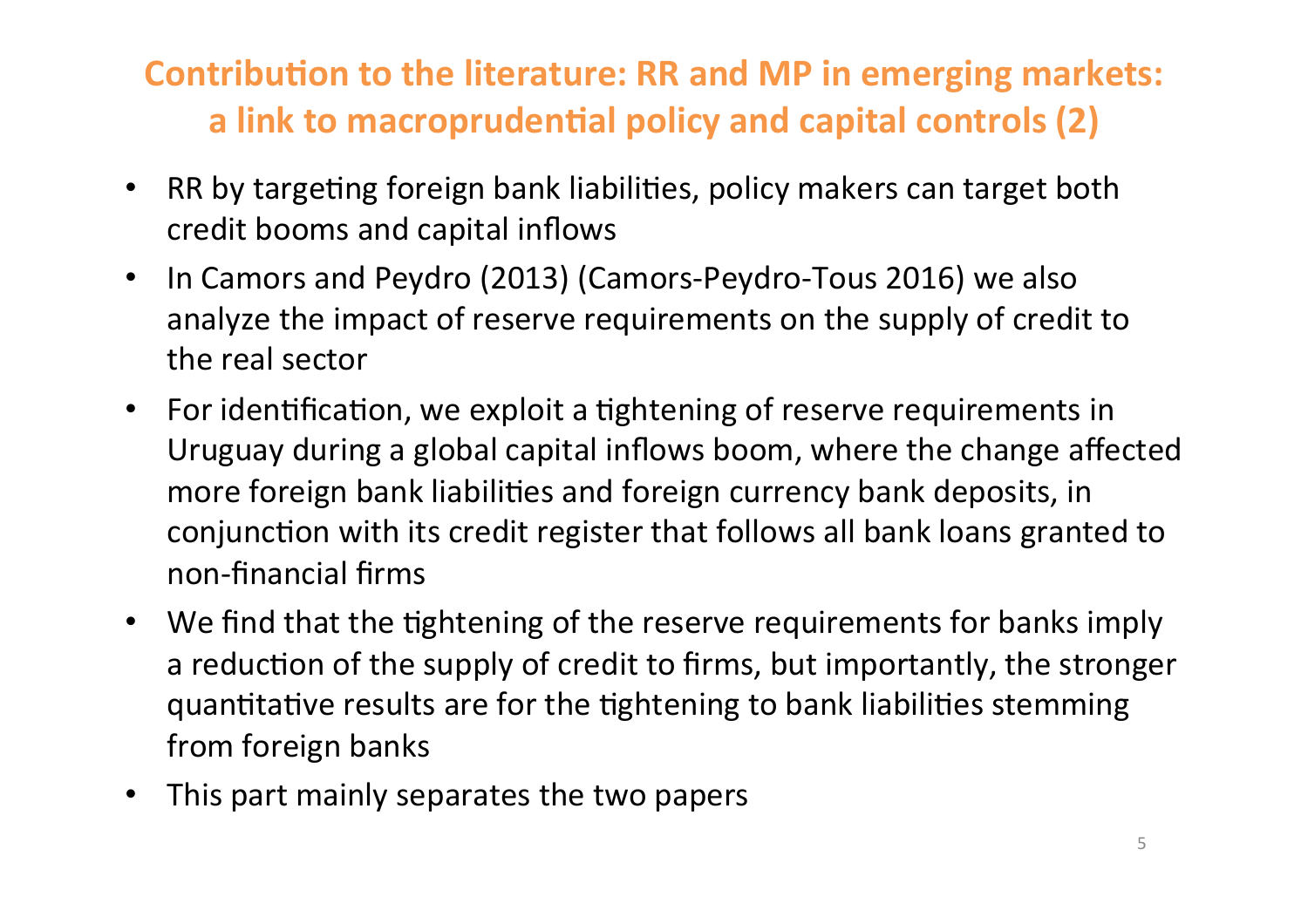## **Summing up the contribution**

- Barroso-Doonik-Cinelli-Gonzalez (2016) is a very interesting paper, and as I said, with significant contributions to the literature
- There are several differences with our paper from Uruguay, e.g.:
	- $-$  Explore a larger and longer dataset and there are differences with our RR measure
	- $-$  With policy shocks from tightening and loosening cycles
		- In Jimenez, Ongena, Peydro and Saurina (JPE forthcoming), we find very strong differences between the effects of dynamic provisioning on credit and real effects in good vs. bad times
		- whereas in your case the differences between softening and tightening are relatively small. Is it because you are basically analyzing a short period of time?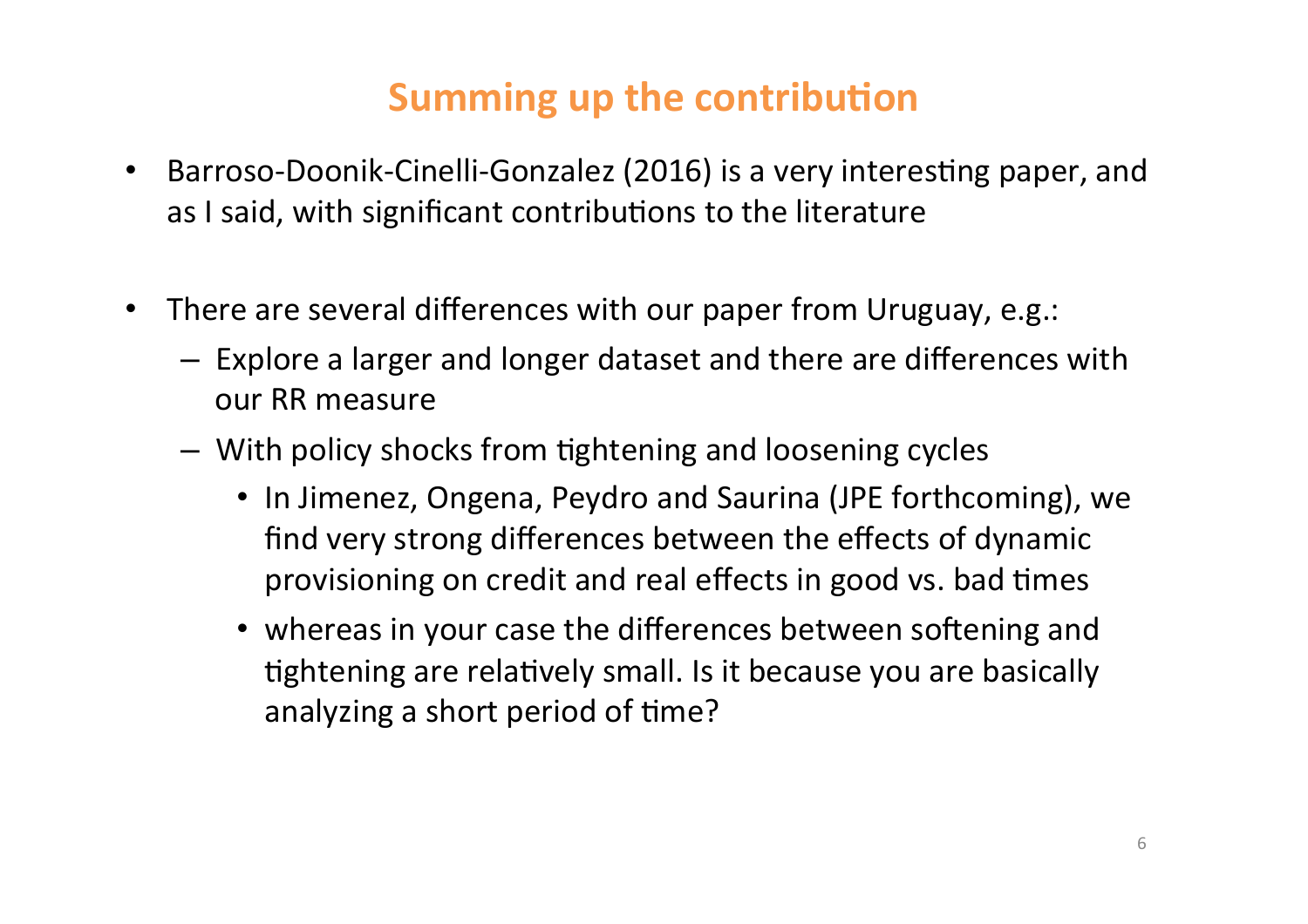#### **Some potential negative aspects**

• Changes in RRs in Brazil are in the period after the start of the global crisis, so there are other important shocks like the crisis, also Brazil tried other policies such as capital controls and MP rates. How do these other shocks and policies affect the results?



**Figure 1.** Total Reserve Requirements in Brazil (BRL in billions)

Notes: (i) Total includes all public, private domestic and private foreign banks operating in Brazil. (ii) Counterfactual reserve requirements are calculated based on regulation in place before 7 September 2008.